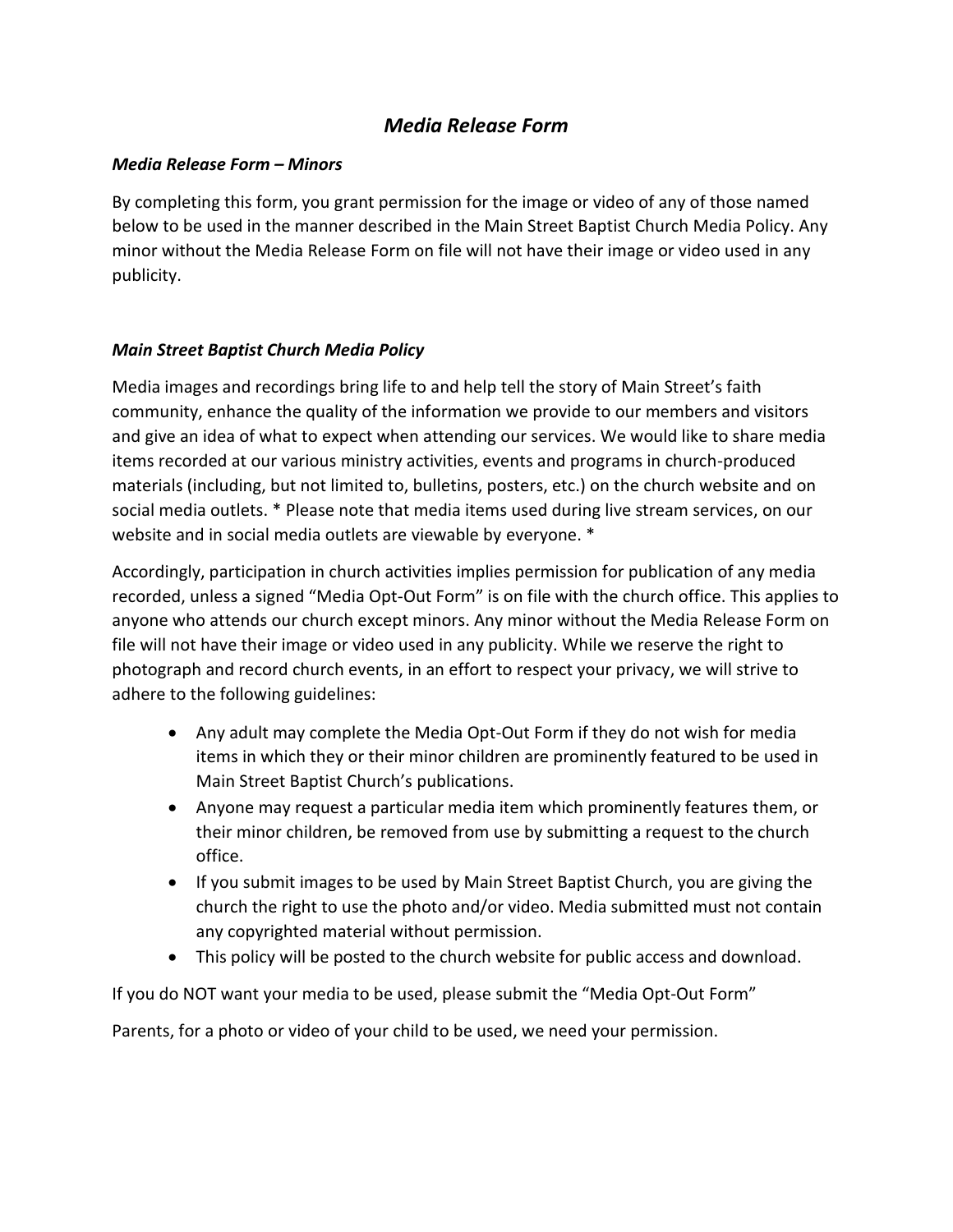Media Release Form

By completing this form, I/we grant permission for the media of any of those named below to be used in the manner described by the Main Street Baptist Church Media Policy.

| <b>Signed Name</b>                     | Date |  |
|----------------------------------------|------|--|
|                                        |      |  |
| Name of additional person(s)/minor(s): |      |  |
|                                        |      |  |
|                                        |      |  |
|                                        |      |  |
|                                        |      |  |
|                                        |      |  |
| (if applicable)                        |      |  |
| Phone:                                 |      |  |